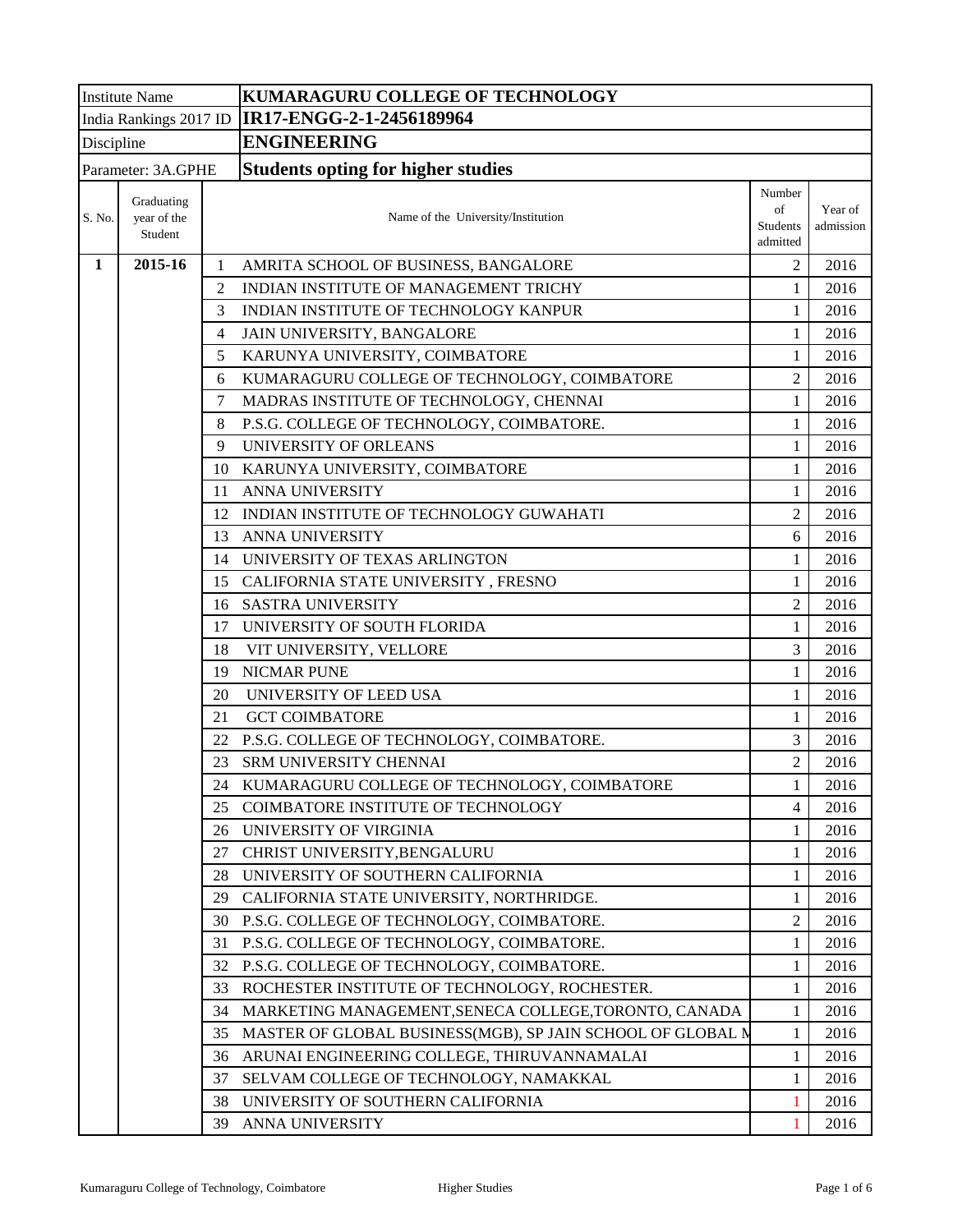| Graduating<br>S. No.<br>year of the<br>Name of the University/Institution<br>Student | Number<br>of<br>Students<br>admitted | Year of<br>admission |
|--------------------------------------------------------------------------------------|--------------------------------------|----------------------|
| 2015-16<br>40<br>SRI KRISHNA COLLEGE OF ENGINEERING AND TECHNOLOGY, COIMB            | 1                                    | 2016                 |
| 41<br>GOVERNMENT COLLEGE OF TECHNOLOGY                                               | $\overline{c}$                       | 2016                 |
| 42<br>UNIVERSITY OF TEXAS, ARLINGTON                                                 | 1                                    | 2016                 |
| KUMARAGURU COLLEGE OF TECHNOLOGY, COIMBATORE<br>43                                   | 4                                    | 2016                 |
| KUMARAGURU COLLEGE OF TECHNOLOGY, COIMBATORE<br>44                                   | 3                                    | 2016                 |
| BANNARI AMMAN INSTITUTE OF TECHNOLOGY, SARTHYAMANGALA<br>45                          | $\overline{2}$                       | 2016                 |
| <b>BHARATHIAR UNIVERSITY</b><br>46                                                   | 1                                    | 2016                 |
| NATIONAL INSTITUTE OF FASHION TECHNOLOGY, CHENNAI<br>47                              | $\overline{2}$                       | 2016                 |
| P.S.G. INSTITUTE OF MANAGEMENT, COIMBATORE<br>48                                     | $\mathbf{1}$                         | 2016                 |
| UNIVERSITY OF BRIMINGHAM, SINGAPORE<br>49                                            | 1                                    | 2016                 |
| P.S.G. INSTITUTE OF MANAGEMENT, COIMBATORE<br>50                                     | $\mathbf{1}$                         | 2016                 |
| KONGU ENGINEERING COLLEGE, ERODE<br>51                                               | $\overline{2}$                       | 2016                 |
| SRI KRISHNA COLLEGE OF ENGINEERING AND TECHNOLOGY, COIME<br>52                       | $\overline{2}$                       | 2016                 |
| CURTIN UNIVERSITY, AUSTRALIA.<br>53                                                  | $\mathbf{1}$                         | 2016                 |
| 54<br>RIGA TECHNICAL UNIVERSITY/LATVIA                                               | $\mathbf{1}$                         | 2016                 |
| 55<br>UNIVERSITY OF LEED USA                                                         | 1                                    | 2016                 |
| CHALMERS UNIVERSITY OF TECHNOLOGY<br>56                                              | 1                                    | 2016                 |
| 57<br>UNIVERSITY OF GLASGOW                                                          | $\mathbf{1}$                         | 2016                 |
| COIMBATORE INSTITUTE OF TECHNOLOGY<br>58                                             | $\mathbf{1}$                         | 2016                 |
| TU BRAUNSCHEIG GERMANY<br>59                                                         | $\mathbf{1}$                         | 2016                 |
| KUMARAGURU COLLEGE OF TECHNOLOGY, COIMBATORE<br>60                                   | 2                                    | 2016                 |
| P.S.G. COLLEGE OF TECHNOLOGY, COIMBATORE.<br>61                                      | $\mathbf{1}$                         | 2016                 |
| P.S.G. INSTITUTE OF MANAGEMENT, COIMBATORE<br>62                                     | $\mathbf{1}$                         | 2016                 |
| P.S.G. COLLEGE OF ARTS & SCIENCE, COIMBATORE<br>63                                   | $\overline{2}$                       | 2016                 |
| KUMARAGURU COLLEGE OF TECHNOLOGY, COIMBATORE<br>64                                   | $\overline{c}$                       | 2016                 |
| P.S.G. COLLEGE OF TECHNOLOGY, COIMBATORE.<br>65                                      | 1                                    | 2016                 |
| SRM UNIVERSITY CHENNAI<br>66                                                         | $\overline{c}$                       | 2016                 |
| 2 2014-2015<br>AUBURN UNIVERSITY, USA<br>1                                           |                                      | 2015                 |
| CENTRAL INSTITUTE OF PLASTICS ENGINEERING & TECHNOLOGY, C<br>2                       | 1                                    | 2015                 |
| 3<br>EMBRY-RIDDLE AERONAUTICAL UNIVERSITY, USA                                       | 1                                    | 2015                 |
| FLORIDA INSTITUTE OF TECHNOLOGY, USA<br>4                                            | 1                                    | 2015                 |
| 5<br>GEORGIA INSTITUTE OF TECHNOLOGY, USA                                            | 1                                    | 2015                 |
| HINDUSTAN INSTITUTE OF TECHNOLOGY AND SCIENCE, CHENNAI<br>6                          | 1                                    | 2015                 |
| 7<br>INDIAN MARITIME UNIVERSITY, CHENNAI                                             | 1                                    | 2015                 |
| KONGU ENGINEERING COLLEGE, ERODE<br>8                                                | 1                                    | 2015                 |
| KOREA AEROSPACE UNIVERSITY, SOUTH KOREA<br>9                                         | 1                                    | 2015                 |
| MADRAS INSTITUTE OF TECHNOLOGY, CHENNAI<br>10                                        | $\overline{2}$                       | 2015<br>2016         |
| P.S.G. COLLEGE OF TECHNOLOGY, COIMBATORE.<br>11                                      | 1                                    | 2015                 |
| SEOUL NATIONAL UNIVERSITY, SOUTH KOREA<br>12                                         | 1                                    | 2016                 |
| SOGANG UNIVERSITY, SOUTH KOREA<br>13                                                 | 1                                    | 2015                 |
| UNIVERSITY OF MICHIGAN- DEARBORN<br>14                                               | 1                                    | 2016                 |
| CZECH TECHNICAL UNIVERSITY IN PRAGUE<br>15                                           | 1                                    | 2015                 |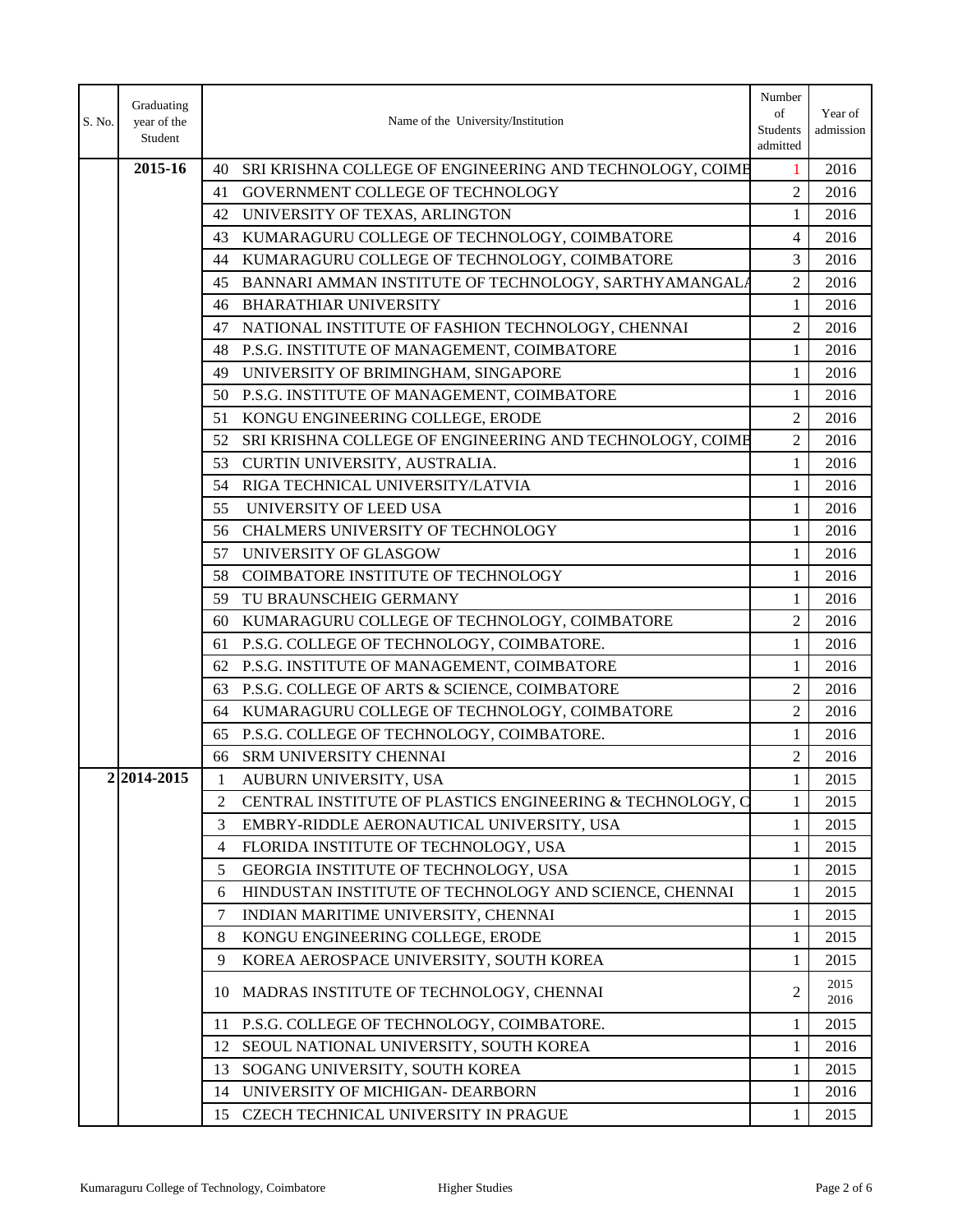| S. No. | Graduating<br>year of the<br>Student |    | Name of the University/Institution                                                            | Number<br>of<br>Students<br>admitted | Year of<br>admission |
|--------|--------------------------------------|----|-----------------------------------------------------------------------------------------------|--------------------------------------|----------------------|
|        | 2014-2015                            | 16 | P.S.G. INSTITUTE OF ADVANCED STUDIES -UNIVERSITY OF TOLEDO                                    | 1                                    | 2015                 |
|        |                                      | 17 | <b>SAE INSTITUTE MELBOURNE</b>                                                                | 1                                    | 2015                 |
|        |                                      | 18 | INDIAN INSTITUTE OF TECHNOLOGY KHARAGPUR                                                      | $\overline{2}$                       | 2015                 |
|        |                                      | 19 | INDIAN INSTITUTE OF TECHNOLOGY GUWAHATI                                                       | 1                                    | 2015                 |
|        |                                      |    | 20 SASTRA UNIVERSITY                                                                          | 1                                    | 2015                 |
|        |                                      | 21 | FRIEDRICH SCHILLER UNIVERSITY OF JENA, GERMANY                                                | $\mathbf{1}$                         | 2015                 |
|        |                                      | 22 | UNIVERSITY OF TEXAS                                                                           | 1                                    | 2015                 |
|        |                                      | 23 | BRUNEL UNIVERSITY, LONDON                                                                     | $\mathbf{1}$                         | 2015                 |
|        |                                      | 24 | INDIAN INSTITUTE OF TECHNOLOGY MADRAS                                                         | $\mathbf{1}$                         | 2015                 |
|        |                                      | 25 | UNIVERSITY OF BONN, GERMANY                                                                   | 1                                    | 2015                 |
|        |                                      | 26 | ALAGAPPA UNIVERSITY                                                                           | 1                                    | 2015                 |
|        |                                      | 27 | <b>RAJAGIRI CENTER FOR BUSINESS STUDIES</b>                                                   | $\mathbf{1}$                         | 2015                 |
|        |                                      | 28 | SRM UNIVERSITY CHENNAI                                                                        | $\mathbf{1}$                         | 2015                 |
|        |                                      | 29 | SRI RAMACHANDRA CHENNAI                                                                       | 1                                    | 2015                 |
|        |                                      | 30 | TEXAS UNIVERSITY                                                                              | $\mathbf{1}$                         | 2015                 |
|        |                                      | 31 | <b>NICMAR PUNE</b>                                                                            | $\overline{2}$                       | 2015                 |
|        |                                      | 32 | KUMARAGURU COLLEGE OF TECHNOLOGY, COIMBATORE                                                  | 1                                    | 2015                 |
|        |                                      | 33 | UNIVERSITY OF NEBRASKA-LINCOLN                                                                | $\mathbf{1}$                         | 2015                 |
|        |                                      |    | 34 AUBURN UNIVERSITY, USA                                                                     | $\mathbf{1}$                         | 2015                 |
|        |                                      | 35 | MISSISSIPPI STATE UNIVERSITY                                                                  | 1                                    | 2015                 |
|        |                                      |    | 36 OKLAHOMA STATE UNIVERSITY USA                                                              | 1                                    | 2015                 |
|        |                                      |    | 37 GCT COIMBATORE                                                                             | $\mathbf{1}$                         | 2015                 |
|        |                                      | 38 | COIMBATORE INSTITUTE OF TECHNOLOGY                                                            | 1                                    | 2015                 |
|        |                                      |    | 39 ANNA UNIVERSITY                                                                            | 1                                    | 2015                 |
|        |                                      | 40 | UNVIERSITY OF LEEDS UK                                                                        | $\overline{2}$                       | 2015                 |
|        |                                      | 41 | UNIVERSITY OF OKLAHOMA, USA                                                                   | 1                                    | 2015                 |
|        |                                      |    | 42 BUSINESS AND HOTEL MANAGEMENT SCHOOL - LUZERN SWITZERLA                                    | $\mathbf{1}$                         | 2015                 |
|        |                                      | 43 | P.S.G. INSTITUTE OF ADVANCED STUDIES -UNIVERSITY OF TOLEDO                                    |                                      | 2015                 |
|        |                                      | 44 | SRI KRISHNA COLLEGE OF ENGINEERING AND TECHNOLOGY, COIMB                                      | 1                                    | 2015                 |
|        |                                      | 45 | P.S.G. COLLEGE OF TECHNOLOGY, COIMBATORE.                                                     | 1                                    | 2015                 |
|        |                                      | 46 | KONGU ENGINEERING COLLEGE, ERODE                                                              | 1                                    | 2015                 |
|        |                                      | 47 | KUMARAGURU COLLEGE OF TECHNOLOGY, COIMBATORE                                                  | 1                                    | 2015                 |
|        |                                      | 48 | KONGU ENGINEERING COLLEGE, ERODE                                                              | 1                                    | 2015                 |
|        |                                      | 49 | M.S LOGISTICS AND SUPPLY CHAIN MANAGEMENT, RIGA<br>TECHNICAL UNIVERSITY, LATVIA               | 1                                    | 2015                 |
|        |                                      | 50 | MASTERS DEGREE IN MECHATRONICS SYSTEMS, VILNIUN<br>GEDIMINAS TECHNICAL UNIVERSITY.            | 1                                    | 2015                 |
|        |                                      | 51 | P.S.G. COLLEGE OF TECHNOLOGY, COIMBATORE.                                                     | $\overline{c}$                       | 2015                 |
|        |                                      | 52 | WAYNE STATE UNIVERSITY, DETROIT                                                               | 1                                    | 2015                 |
|        |                                      | 53 | NORTH EASTER UNIVERSITY, BOSTON.                                                              | 1                                    | 2015                 |
|        |                                      | 54 | GRADUATE DIPLOMA IN INFORMATION TECHNOLOGY,<br>WELLINGTON INSTITUTE OF TECHNOLOGY, NEWZELAND. | 1                                    | 2015                 |
|        |                                      | 55 | S N S COLLEGE OF TECHNOLOGY                                                                   | 1                                    | 2015                 |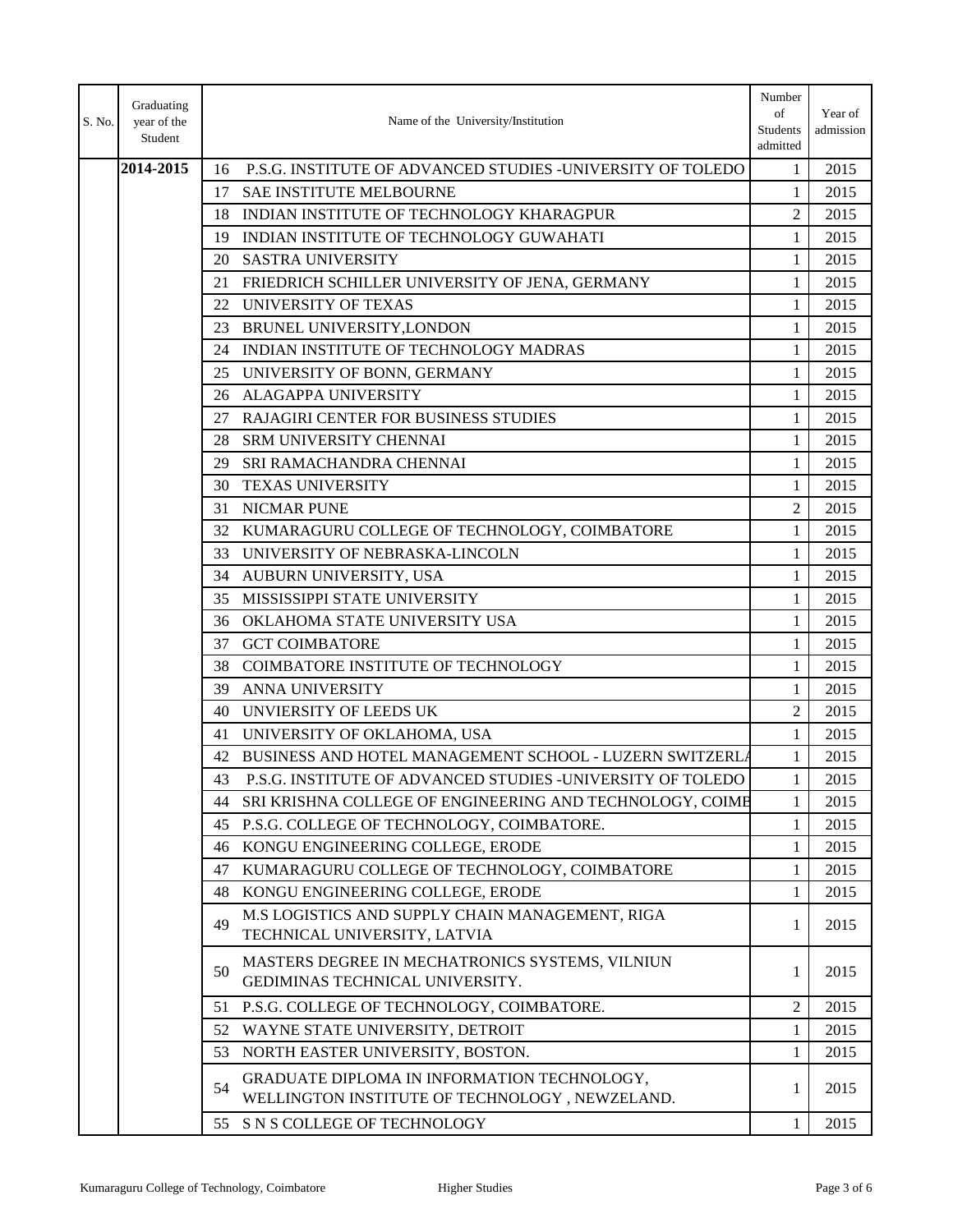| S. No. | Graduating<br>year of the<br>Student |     | Name of the University/Institution                                                 | Number<br>of<br>Students<br>admitted | Year of<br>admission |
|--------|--------------------------------------|-----|------------------------------------------------------------------------------------|--------------------------------------|----------------------|
|        | 2014-2015                            |     | 56 UNIVERSITY ILINOIS, CHICAGO.                                                    | 1                                    | 2015                 |
|        |                                      |     | 57 COIMBATORE INSTITUTE OF TECHNOLOGY                                              | 1                                    | 2015                 |
|        |                                      | 58  | M.S LOGISTICS AND SUPPLY CHAIN MANAGEMENT, RIGA<br>TECHNICAL UNIVERSITY, LATVIA    | 1                                    | 2015                 |
|        |                                      | 59  | MASTERS DEGREE IN MECHATRONICS SYSTEMS, VILNIUN<br>GEDIMINAS TECHNICAL UNIVERSITY. | 1                                    | 2015                 |
|        |                                      |     | 60 DELFT UNIVERSITY OF TECHNOLOGY (TUDELFT)                                        | 1                                    | 2015                 |
|        |                                      | 61  | <b>TEXAS UNIVERSITY</b>                                                            | 1                                    | 2015                 |
|        |                                      |     | 62 ROCHESTER INSTITUTE OF TECHNOLOGY                                               | 1                                    | 2015                 |
|        |                                      | 63  | WARSAW UNIVERSITY OF TECHNOLOGY, POLAND                                            | 1                                    | 2015                 |
|        |                                      |     | 64 NANYANG TECHNOLOGICAL UNIVERSITY                                                | 1                                    | 2015                 |
|        |                                      | 65  | P.S.G. INSTITUTE OF ADVANCED STUDIES -UNIVERSITY OF TOLEDO                         | 1                                    | 2015                 |
|        |                                      | 66  | P.S.G. COLLEGE OF TECHNOLOGY, COIMBATORE.                                          | 1                                    | 2015                 |
|        |                                      | 67  | AMRITHA VISHWA VIDYAPEETHAM                                                        | 1                                    | 2015                 |
|        |                                      | 68  | ANNA UNIVERSITY                                                                    | 1                                    | 2015                 |
|        |                                      | 69  | P.S.G. COLLEGE OF TECHNOLOGY, COIMBATORE.                                          | 1                                    | 2015                 |
|        |                                      |     | 70 P.S.G. INSTITUTE OF ADVANCED STUDIES -UNIVERSITY OF TOLEDO                      | 1                                    | 2015                 |
|        |                                      | 71  | NATIONAL INSTITUTE OF FASHION TECHNOLOGY, CHENNAI                                  | 1                                    | 2015                 |
|        |                                      | 72  | SRI KRISHNA COLLEGE OF ENGINEERING AND TECHNOLOGY, COIMB                           | 1                                    | 2015                 |
|        |                                      | 73  | <b>BHARATHIAR UNIVERSITY</b>                                                       | 1                                    | 2015                 |
|        |                                      | 74  | KUMARAGURU COLLEGE OF TECHNOLOGY, COIMBATORE                                       | 1                                    | 2015                 |
|        |                                      | 75  | CHRIST UNIVERSITY, BENGALURU                                                       | 1                                    | 2015                 |
|        |                                      | 76  | THIAGARAJAR SCHOOL OF MANAGEMENT                                                   | 1                                    | 2015                 |
|        |                                      | 77  | JANSONS SCHOOL OF BUSINESS (JSB)                                                   | 1                                    | 2015                 |
|        |                                      | 78  | P.S.G. INSTITUTE OF MANAGEMENT, COIMBATORE                                         | 1                                    | 2015                 |
|        |                                      | 79  | BIM, TRICHY                                                                        | $\mathbf{1}$                         | 2015                 |
|        |                                      | 80  | <b>SNS BUSINESS SCHOOL</b>                                                         | 1                                    | 2015                 |
|        |                                      | 81  | COIMBATORE INSTITUTE OF TECHNOLOGY                                                 | 1                                    | 2015                 |
|        |                                      | 82  | UNIVERSITY OF TEXAS AT ARLINGTON                                                   | 1                                    | 2015                 |
|        |                                      | 83  | UNIVERSITY OF OKLAHOMA, USA                                                        | 1                                    | 2015                 |
|        |                                      | 84  | EINDHOVEN UNIVERSITY OF TECHNOLOGY                                                 | 1                                    | 2015                 |
|        |                                      | 85  | UNIVERSITY OF OTTAWA                                                               | 1                                    | 2015                 |
|        |                                      | 86  | THIAGARAJAR SCHOOL OF MANAGEMENT                                                   | 1                                    | 2015                 |
|        |                                      | 87  | POLITECNICO DI MILANO                                                              | 1                                    | 2015                 |
|        |                                      | 88  | KUMARAGURU COLLEGE OF TECHNOLOGY, COIMBATORE                                       | 1                                    | 2015                 |
|        |                                      | 89. | WESTERN MICHIGAN UNIVERSITY                                                        | 2                                    | 2015                 |
|        |                                      | 90  | THE UNIVERSITY OF TEXAS AT DALLAS                                                  | 1                                    | 2015                 |
|        |                                      | 91  | NORTH EASTER UNIVERSITY, BOSTON.                                                   | 1                                    | 2015                 |
|        |                                      | 92  | <b>DUISBURG ESSEN</b>                                                              | 1                                    | 2015                 |
|        |                                      | 93  | <b>CHARLES DARWIN UNIVERSITY</b>                                                   | 1                                    | 2015                 |
|        |                                      |     | 94 MICHIGAN UNIVERSITY                                                             | 1                                    | 2015                 |
|        |                                      |     | 95 WAYNE STATE UNIVERSITY, DETROIT                                                 | 1                                    | 2015                 |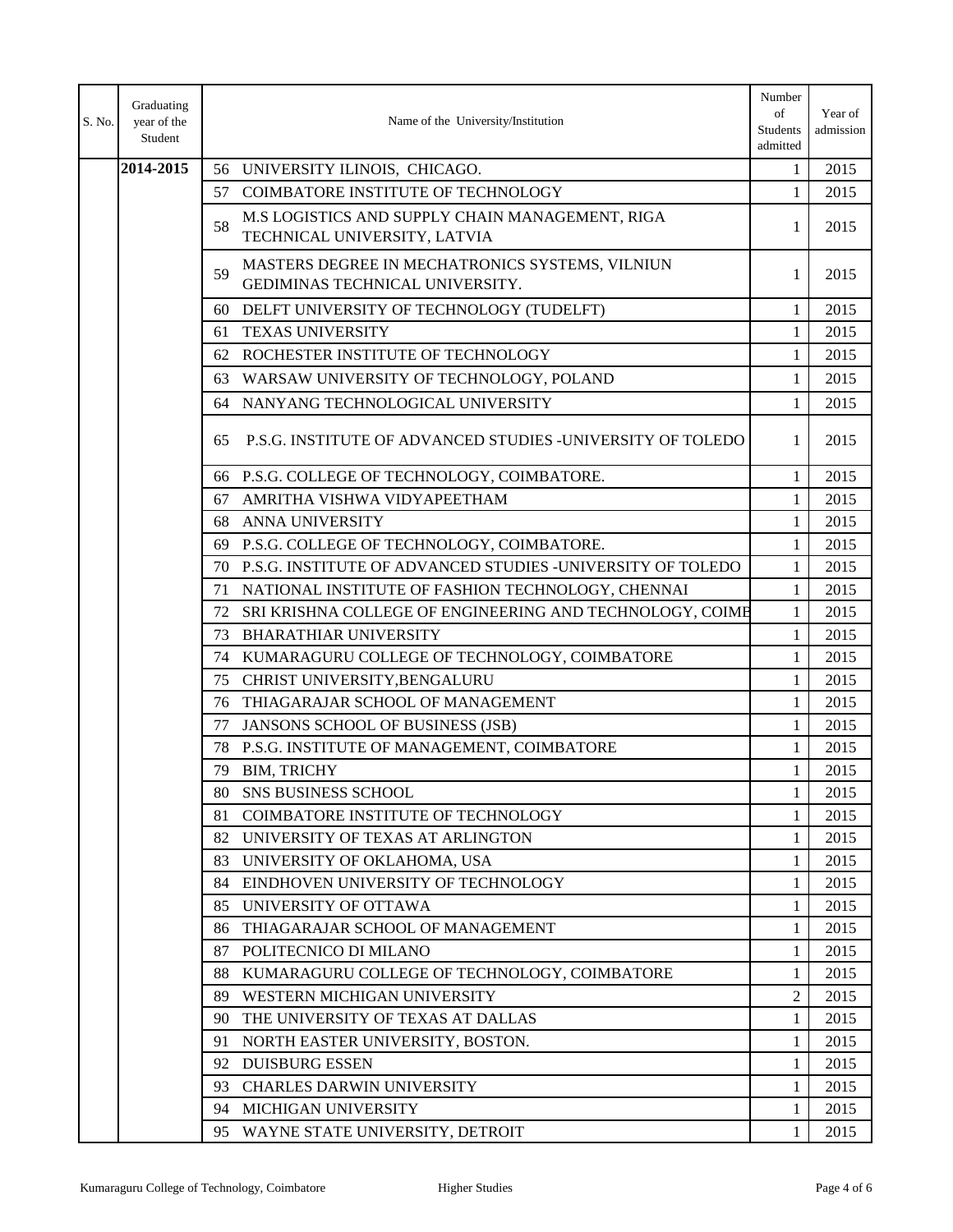| S. No.       | Graduating<br>year of the<br>Student |    | Name of the University/Institution                       | Number<br>of<br>Students<br>admitted | Year of<br>admission |
|--------------|--------------------------------------|----|----------------------------------------------------------|--------------------------------------|----------------------|
|              | 2014-2015                            |    | 96 RWTH UNIVERSITY                                       | $\mathbf{1}$                         | 2015                 |
|              |                                      |    | 97 POLYTECH ORLEANG                                      | 1                                    | 2015                 |
|              |                                      | 98 | POLYTECHNICO DI MILANO                                   | 1                                    | 2015                 |
|              |                                      |    | 99 P.S.G. COLLEGE OF ARTS & SCIENCE, COIMBATORE          | 1                                    | 2015                 |
|              |                                      |    | 100 P.S.G. COLLEGE OF TECHNOLOGY, COIMBATORE.            | $\mathbf{1}$                         | 2015                 |
|              |                                      |    | 101 BHARATHIAR UNIVERSITY                                | 3                                    | 2015                 |
| $\mathbf{3}$ | 2013-2014                            | -1 | AMRITA SCHOOL OF BUSINESS, BANGALORE                     | 1                                    | 2014                 |
|              |                                      | 2  | HINDUSTAN INSTITUTE OF TECHNOLOGY AND SCIENCE, CHENNAI   | 3                                    | 2014                 |
|              |                                      | 3  | INDIAN INSTITUTE OF TECHNOLOGY KANPUR                    | 1                                    | 2014                 |
|              |                                      | 4  | PUKYONG NATIONAL UNIVERSITY, SOUTH KOREA                 | $\mathfrak{D}$                       | 2014                 |
|              |                                      | 5  | PUSAN NATIONAL UNIVERSITY, SOUTH KOREA                   | $\mathbf{1}$                         | 2014                 |
|              |                                      | 6  | UNIVERSITY OF OKLAHOMA, USA                              | 1                                    | 2014                 |
|              |                                      | 7  | ANNA UNIVERSITY                                          | 3                                    | 2014                 |
|              |                                      | 8  | KUMARAGURU COLLEGE OF TECHNOLOGY, COIMBATORE             | 3                                    | 2014                 |
|              |                                      | 9  | K S R COLLEGE OF ENGINEERING                             | $\mathfrak{D}$                       | 2014                 |
|              |                                      | 10 | INDIAN INSTITUTE OF TECHNOLOGY VARNASI                   | 1                                    | 2014                 |
|              |                                      | 11 | AMRITHA SCHOOL OF BUSINESS, COIMBATORE                   | 1                                    | 2014                 |
|              |                                      | 12 | BANNARI AMMAN INSTITUTE OF TECHNOLOGY, SARTHYAMANGALA    | $\overline{2}$                       | 2014                 |
|              |                                      | 13 | KINGS COLLEGE, LONDON                                    | 1                                    | 2014                 |
|              |                                      |    | 14 OXFORD UNIVESITY                                      | $\mathbf{1}$                         | 2014                 |
|              |                                      | 15 | ANNA UNIVERSITY                                          | 1                                    | 2014                 |
|              |                                      | 16 | HERIOT-WATT UNIVERSITY DUBAI                             | 1                                    | 2014                 |
|              |                                      | 17 | ACHARYA INSTITUTE OF TECHNOLOGY COIMBATORE               | $\mathbf{1}$                         | 2014                 |
|              |                                      | 18 | ANNA UNIVERSITY                                          | $\mathbf{1}$                         | 2014                 |
|              |                                      |    | 19 NICMAR PUNE                                           | 5                                    | 2014                 |
|              |                                      | 20 | KUMARAGURU COLLEGE OF TECHNOLOGY, COIMBATORE             | 1                                    | 2014                 |
|              |                                      | 21 | OKLAHOMA STATE UNIVERSITY USA                            | $\mathbf{1}$                         | 2014                 |
|              |                                      | 22 | COIMBATORE INSTITUTE OF TECHNOLOGY                       | $\mathcal{D}$                        | 2014                 |
|              |                                      | 23 | SRM UNIVERSITY CHENNAI                                   | $\overline{2}$                       | 2014                 |
|              |                                      | 24 | KONGU ENGINEERING COLLEGE, ERODE                         | 2                                    | 2014                 |
|              |                                      | 25 | SRI KRISHNA COLLEGE OF ENGINEERING AND TECHNOLOGY, COIME | 1                                    | 2014                 |
|              |                                      |    | 26 ERODE SENGUNTHAR ENGINEERING COLLEGE                  | 1                                    | 2014                 |
|              |                                      | 27 | AMRITHA VISHWA VIDYAPEETHAM                              | 1                                    | 2014                 |
|              |                                      | 28 | NEE JERSEY'S SCIENCE AND TECHNOLOGY UNIVERSITY           | 2                                    | 2014                 |
|              |                                      |    | 29 ROCHESTER INSTITUTE OF TECHNOLOGY, USA                | 1                                    | 2014                 |
|              |                                      |    | 30 ARIZONO STATE UNIVERSITY                              | $\mathbf{1}$                         | 2014                 |
|              |                                      | 31 | KUMARAGURU COLLEGE OF TECHNOLOGY, COIMBATORE             | 1                                    | 2014                 |
|              |                                      |    | 32 DEAKIN UNIVERSITY, AUSTRALIA                          | 1                                    | 2014                 |
|              |                                      | 33 | GEORGIAN COLLEGE, CANADA                                 | 1                                    | 2014                 |
|              |                                      | 34 | UNIVERSITY OF SOUTHERN CALIFORNIA                        | 1                                    | 2014                 |
|              |                                      | 35 | UNIVERSITY OF COLORADO , DENVER                          | 1                                    | 2014                 |
|              |                                      |    | 36 UNIVERSITY OF WINDSOR                                 | 1                                    | 2014                 |
|              |                                      |    | 37 INSTITUTE FOR FINANCIAL MANAGEMENT AND RESEARCH       | 1                                    | 2014                 |